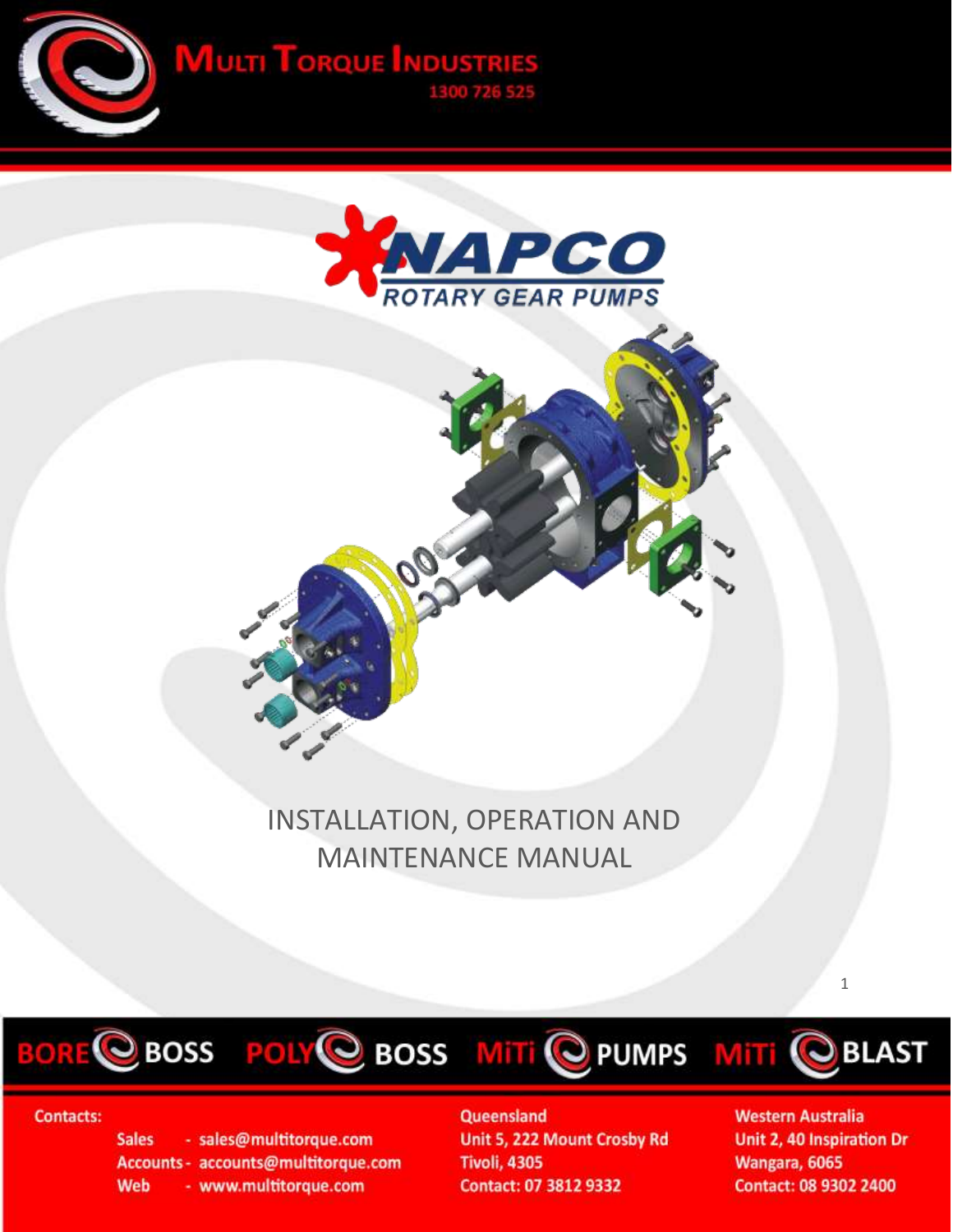**MULTI TORQUE INDUSTR** 

# **Contents**

| <b>General Information</b>                       | 3   |
|--------------------------------------------------|-----|
| Operational Design of the Napco Rotary Gear Pump | 3   |
| <b>Pump Capacities and Sizes</b>                 | 3   |
| <b>Pump Capabilities</b>                         | 3   |
| <b>Pump Materials</b>                            | 3   |
| Installation                                     | 4   |
| Maintenance                                      | 4   |
| Lubrication                                      | 4   |
| Gaskets                                          | 4   |
| Seals                                            | 5   |
| Drive Gear and Idler Gear Assemblies             | 5   |
| Repair or Replacing Pump Parts                   | 6   |
| NAPCO Repair Kits                                | 6&7 |
| Repair/Installation Procedure                    | 8&9 |
| <b>Engineering Data</b>                          | 9   |
| Performance Data                                 | 9   |
| <b>Pump Materials &amp; Composition</b>          | 9   |
| Dimensional                                      | 10  |
| Napco Pump Parts Identification Chart            | 11  |
| Pump Diagram                                     | 12  |

2

BORE CBOSS POLY CBOSS MITI C PUMPS MITI CBLAST





# **Contacts:**

**Sales** - sales@multitorque.com Accounts - accounts@multitorque.com **Web** - www.multitorque.com

# Queensland

Unit 5, 222 Mount Crosby Rd **Tivoli, 4305** Contact: 07 3812 9332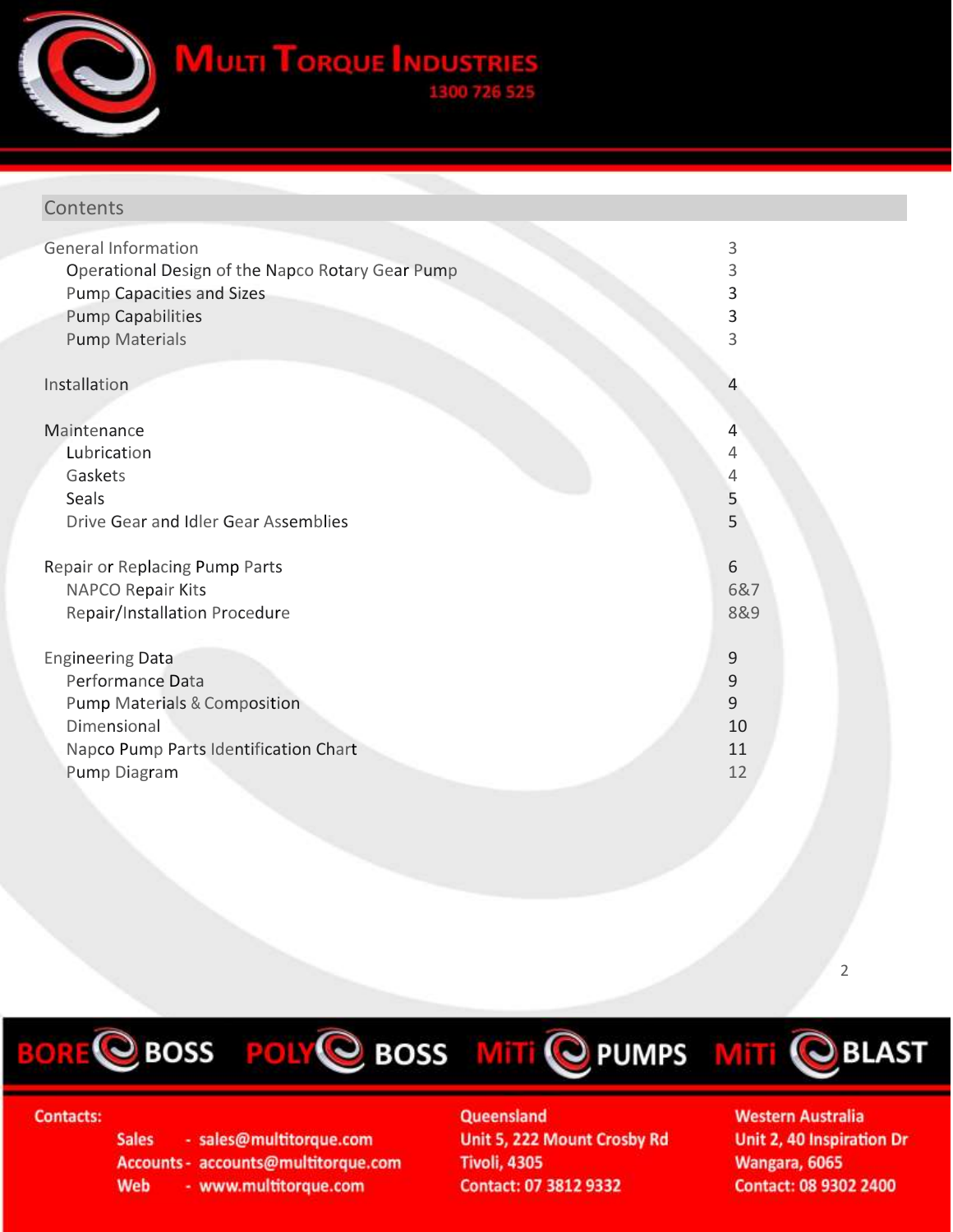**MULTI TORQUE INDU** 

# General Information

### OPERATIONAL DESIGN OF THE NAPCO ROTARY GEAR PUMP

The NAPCO rotary gear pump is available in 316 stainless steel and ductile iron, and can handle a broad range of pumping applications from water to highly viscous or abrasive fluids. It can also handle some corrosive fluids. It comes fully lubricated and ready for use. It operates clockwise or counter-clockwise with equal efficiency. The rotary gears come standard in high temperature nitrile rubber, but neoprene, Viton and other gear material can be ordered to handle special higher temperature or corrosive fluid applications.

NAPCO rotary gear pumps are positive displacement pumps. As the rotary impeller turns, the gear teeth open, creating an expanding cavity on the inlet side to vacuum fluid into the pump chamber. The impellers carry the product around the pump cavity to the outlet side and, upon meshing on the outlet side, force the fluid out of the pump.

The drive gear and idler gear are the only moving parts in the pump. The outer lip seals (low pressure) and inner seals (high pressure) ride on especially hardened shaft surfaces. The four inner high pressure re seals seal the pump chamber and the four outer lip seals create lubrication chambers. The two shafts ride on four outboard roller bearings -one on each shaft end- that are spatially separated from the seals and pump chamber by weep holes in the bearing housings/side covers. Anti-cavitation traps on the inside walls of the bearing housings/side covers minimize shaft flex that would otherwise result from product being trapped between the meshing gears. The discharge ports are designed to allow the gears to rotate and move product in either direction through the pump chamber.

#### PUMP CAPACITIES AND SIZES

NAPCO rotary gear pumps come in 2" and 3" discharge port sizes and handle volume capacities ranging from approximately 60 to 350 GPM. They are designed to generally operate up to 300 RPM yielding pressures up to 100 psi. Running at speeds higher than 300 RPM will accelerate wear. Consult with NAPCO if operating pressures in excess of 150 psi are expected. Where the design application calls for pumping an abrasive product, increasing the NAPCO pump size and decreasing the pump speed is the most likely way to increase pump performance.

#### PUMP CAPABILITIES

NAPCO rotary gear pumps are designed to pump viscous and abrasive fluids and some corrosive fluids. The closely machined tolerances between the operating surfaces allow them to efficiently pump non-viscous fluids as well. The pumps can operate equally well in a clockwise or counter-clockwise rotation of the gears, and with the drive gear in the upper or lower chamber position.

### PUMP MATERIALS

NAPCO rotary gear pumps are available in ductile iron and 316 stainless steel and come standard with high temperature nitrile rubber gears good for operating temperatures up to 240 degrees Fahrenheit. Where higher temperatures or corrosive fluid conditions are to be encountered, NAPCO can work with its customers to provide gear material out of various metals and elastomers, such as neoprene, EPDM, urethane and Viton. Please check with NAPCO or your local distributor as to the suitable gear and pump case for your particular product application. For further information on the material composition of NAPCO pump parts, see Section "Pump Materials and Composition" below.

3









## **Contacts:**

**Sales** - sales@multitorque.com Accounts - accounts@multitorque.com Web - www.multitorque.com

Queensland Unit 5, 222 Mount Crosby Rd **Tivoli, 4305** Contact: 07 3812 9332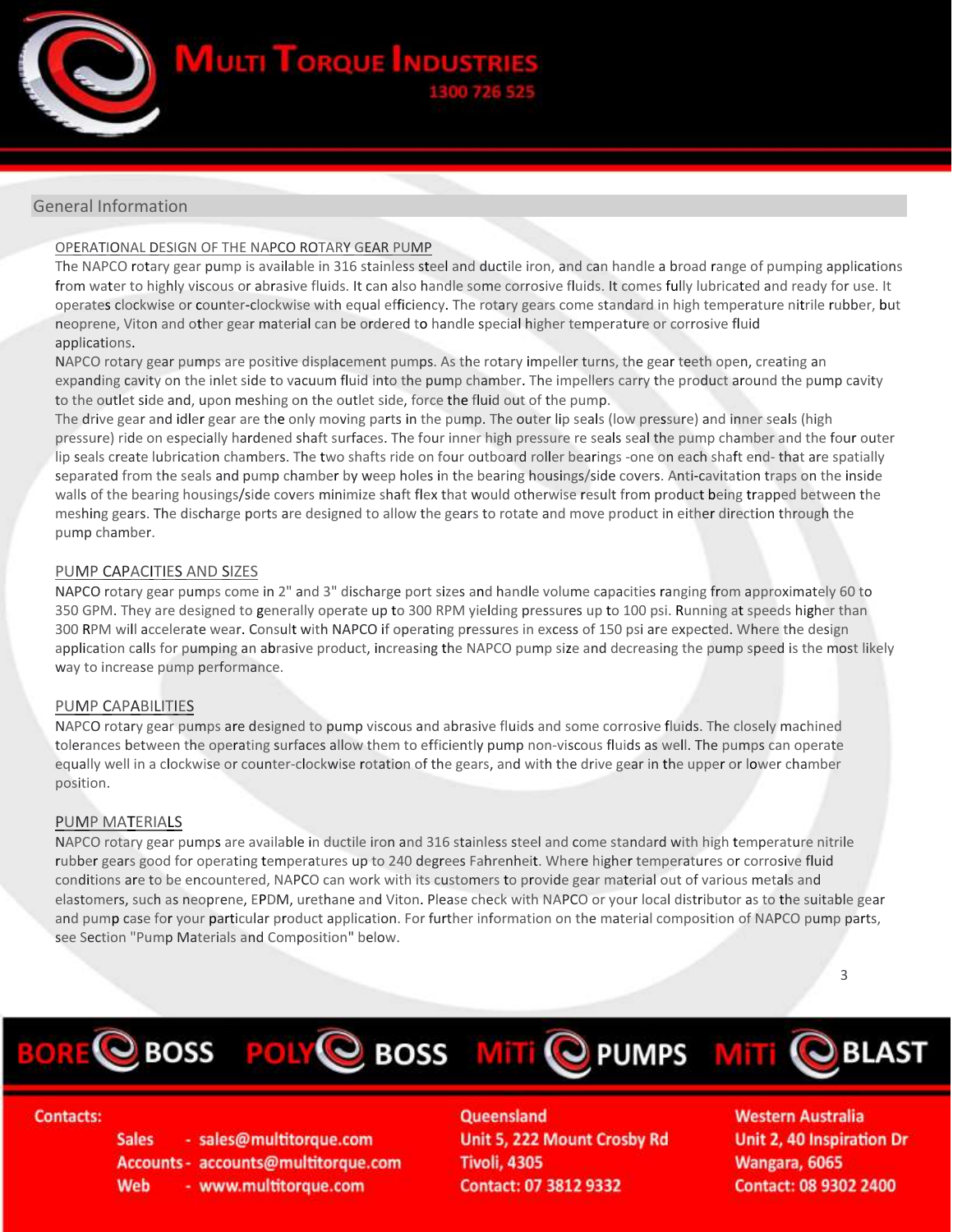

## INSTALLATION

NAPCO rotary gear pumps can be belt driven with a sheave installed directly on the drive shaft. However, a jack shaft will dramatically increase bearing life. An in-line gear reducer is the preferred method to reduce motor speed. The pump and any motor should be rigid so as not to flex when the pump is operating. The pump can also be operated on a truck power take-off with a flexible coupling. Improper alignment of the motor drive with the pump drive shaft will cause premature wear and/or failure of the gears, seals and/or bearings. To facilitate easy maintenance and repair of the pump, it should be installed with the grease zerks exposed, and with adequate clearances so the end plates can be accessed and removed. (See the "Dimensional Data in this Manual for mounting holes and pump ports.)

## MAINTENANCE

NAPCO rotary gear pumps have been designed and equipped to provide satisfactory use. They come with especially hardened surfaces on the shafts where the seals and bearings ride to extend the operating life of those pump parts. The pump chamber, shafts, and gears have been molded and machined to exacting dimensional tolerances, and the seals and bearings selected, to provide greater operating efficiency and extended wear. Despite these features, the pump will still require proper maintenance and operation for safe, satisfactory performance.

#### LUBRICATION

NAPCO rotary gear pumps are designed with eight (8) easily accessible grease zerk fittings. Four of these zerk fittings allow grease to flow between the lip seals and high-pressure seals on each shaft (two seal grease cavities on each shaft). Four other zerk fittings lubricate the bearings. The pump comes fully lubricated with NGLl #2 grease and ready for use. ONCE THE PUMP IS IN OPERATION IT IS ABSOLUTELY CRITICAL THAT A REGULAR LUBRICATION PROGRAM BE FOLLOWED BY THE USER TO ALLOW THE PUMP TO OPERATE AS DESIGNED AND PREVENT PREMATURE FAILURE OF THE MOVING PARTS

#### GASKETS

NAPCO Rotary Gear Pumps come installed with one .016 chamber gasket on the drive side bearing housing/side cover and three . 008-inch chamber gaskets on the non-drive side bearing housing/side cover. Efficiency can be improved where operation wear has occurred by removing one of the three .008-inch non-drive side gaskets to tighten clearances and restore operational efficiency. UNLESS ESPECIALLY MODIFIED, NAPCO PUMPS LEAVE THE FACTORY WITH APPROXIMATELY A .008 INCH COMBINED CLEARANCE BETWEEN THE ENDS OF THE GEARS AND ADJACENT BEARING HOUSING SURFACES. High temperature, or other unusual operating conditions, may dictate some variance in gear/housing clearances.

4

CBOSS POLYC BOSS MITI C PUMPS MITI





### **Contacts:**

- sales@multitorque.com **Sales** Accounts - accounts@multitorque.com **Web** - www.multitorque.com

Queensland

Unit 5, 222 Mount Crosby Rd **Tivoli, 4305** Contact: 07 3812 9332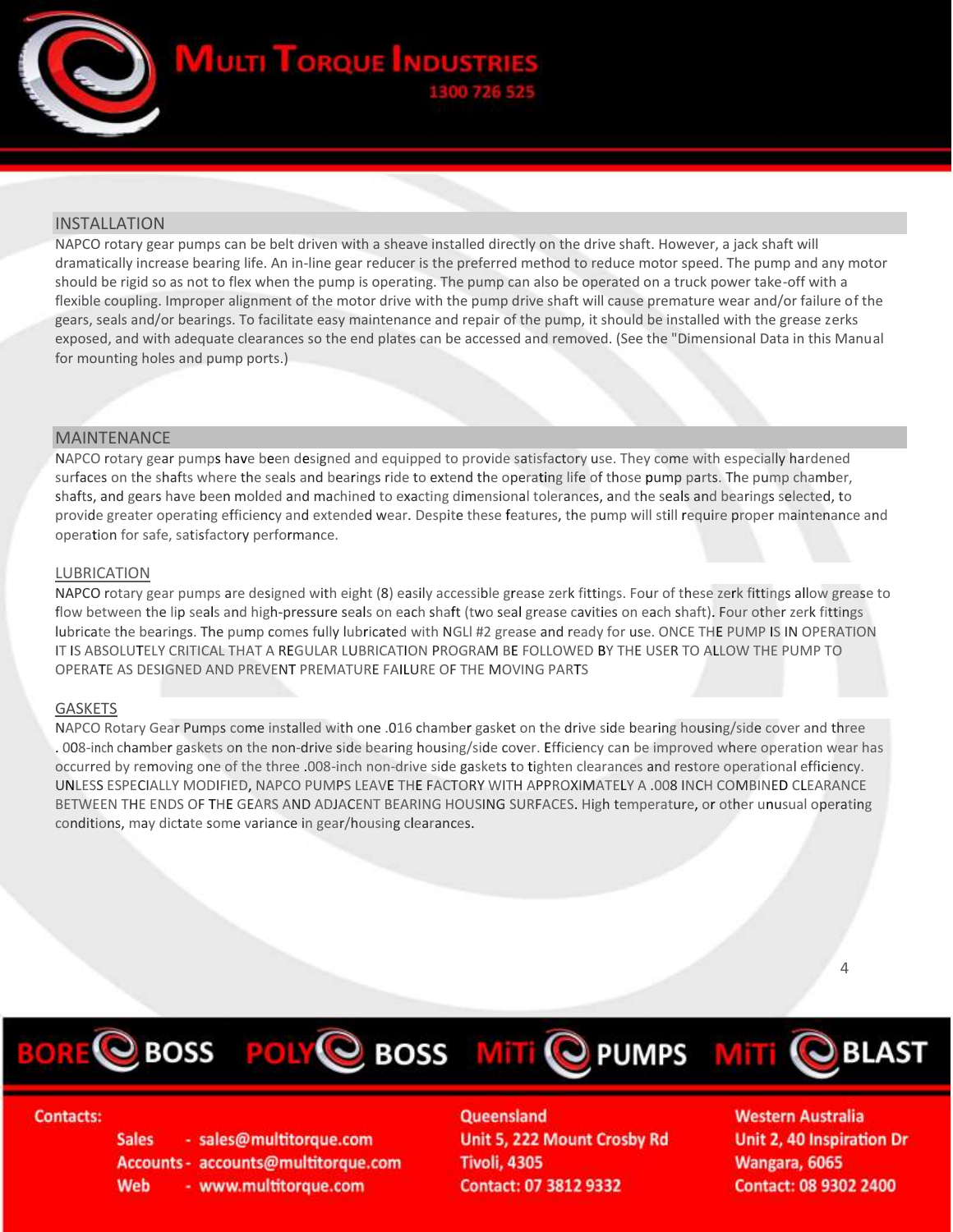**MULTI TORQUE INDUST** 

# SEALS

NAPCO utilizes a combination of high pressure and low-pressure seals in its pumps. When re-installing or replacing these seals, it is very important that they be re-installed in the correct load-bearing direction to assure proper sealing of the pump chamber and elimination of excessive pressure buildup in the grease cavity. The diagram below shows the direction the open side of each seal should face in relation to the gears and pump chamber.



## DRIVE GEAR AND IDLER GEAR ASSEMBLIES

NAPCO pump gears are pressure-fitted on to the shafts. Because most NAPCO customers lack the equipment to pull off and press a new gear on an existing pump shaft, NAPCO offers its customers drive gear and idler gear "assemblies" with the gear already mounted on the appropriate shaft. These assemblies are included in the NAPCO Spare Parts Kit, but the customer may also order them separately. Please identify the appropriate gear assembly and part number from the following list:

| Identification No.                                         | Description                                              |
|------------------------------------------------------------|----------------------------------------------------------|
| 2" ductile or stainless-steel pump (PA200C or PA200S)      |                                                          |
| <b>PA250C</b>                                              | 2" ductile iron drive shaft with mounted nitrile gear    |
| <b>PA250S</b>                                              | 2" stainless steel drive shaft with mounted nitrile gear |
| <b>PA251C</b>                                              | 2" ductile iron drive shaft with mounted nitrile gear    |
| <b>PA251S</b>                                              | 2" stainless steel drive shaft with mounted nitrile gear |
| 3" ductile iron or stainless-steel pump (PA300C or PA300S) |                                                          |
| <b>PA350C</b>                                              | 3" ductile iron drive shaft with mounted nitrile gear    |
| <b>PA350S</b>                                              | 3" stainless steel drive shaft with mounted nitrile gear |
| <b>PA351C</b>                                              | 3" ductile iron idler shaft with mounted nitrile gear    |
| <b>PA351S</b>                                              | 3" stainless steel idler shaft with mounted nitrile gear |

5

BORE CBOSS POLY CBOSS MITI C PUMPS MITI CBLAST





## **Contacts:**

**Sales** - sales@multitorque.com Accounts - accounts@multitorque.com Web - www.multitorque.com

Queensland Unit 5, 222 Mount Crosby Rd **Tivoli, 4305** Contact: 07 3812 9332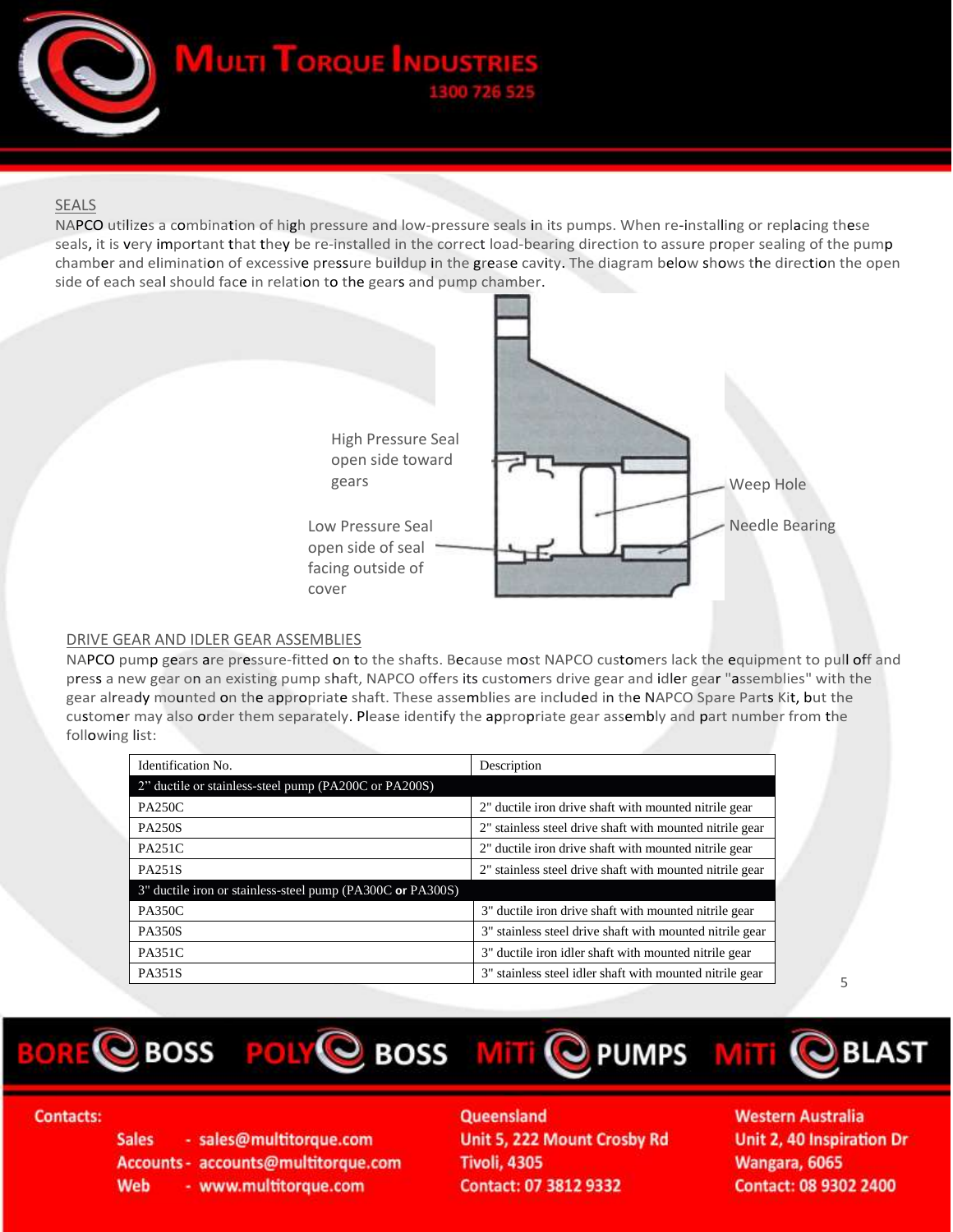**MULTI TORQUE INDU** 

## REPAIR OR REPLACING PUMP PARTS

The NAPCO rotary gear pump will eventually lose operational efficiency as a result of wear of the moving parts, A bearing housing/side cover can be easily removed in order to observe the condition of the gears and inner pump chamber and determine whether any parts need replacement.

Whenever a bearing housing/side cover is removed and/or shafts and gears are replaced, it is extremely important, when pulling out or re-inserting the shafts, that care be taken that the shaft ends do not nick, damage or dislodge the seals and bearings in the bearing housing/side covers. Any such damage or movement will cause the pump to leak and quickly fail. NAPCO has tapered the ends of the shafts to facilitate their removal and insertion through the seals and bearings, NAPC also recommends that a lubricant be applied to the tapered end of the shaft to further facilitate moving it through the seals and bearings. (See the "Repair/Installation Procedure" section below for further guidance on repair and maintenance.)

#### NAPCO REPAIR KITS

Individual pump spare or replacement parts can be ordered from NAPCO or its authorized distributors (See the "Spare Parts Identification Drawing and Chart" at the end of this brochure). NAPCO also offers "repair kits" that include all the moving or wear parts in a NAPCO pump typically needing replacement. A NAPCO Repair Kit contains:

- (1) drive gear assembly and one
- (1) idler gear assembly both with gear mounted on hardened shaft.
- (4) roller bearings.
- (4) high pressure seals.
- (4) low pressure seals.
- (2) .016-inch-thick center case gaskets.
- (3) .008-inch-thick center case gaskets.

A NAPCO 2" pump (PA2OOC ductile iron pump or PA200S stainless pump) will require a PK200C (for ductile pump) or PK200S (for stainless pump) repair kit. A NAPCO 3" pump (PA300C ductile iron pump or PA300S stainless pump) will require a PK300C (for ductile pump) or PK300s (for stainless pump). If a customer has ordered a ductile iron pump modified to contain stainless steel shafts, that pump will require a stainless-steel pump Repair Kit.

6

BORE CBOSS POLY CBOSS MITI C PUMPS MITI





### **Contacts:**

**Sales** - sales@multitorque.com Accounts - accounts@multitorque.com Web - www.multitorque.com

Queensland

Unit 5, 222 Mount Crosby Rd **Tivoli, 4305** Contact: 07 3812 9332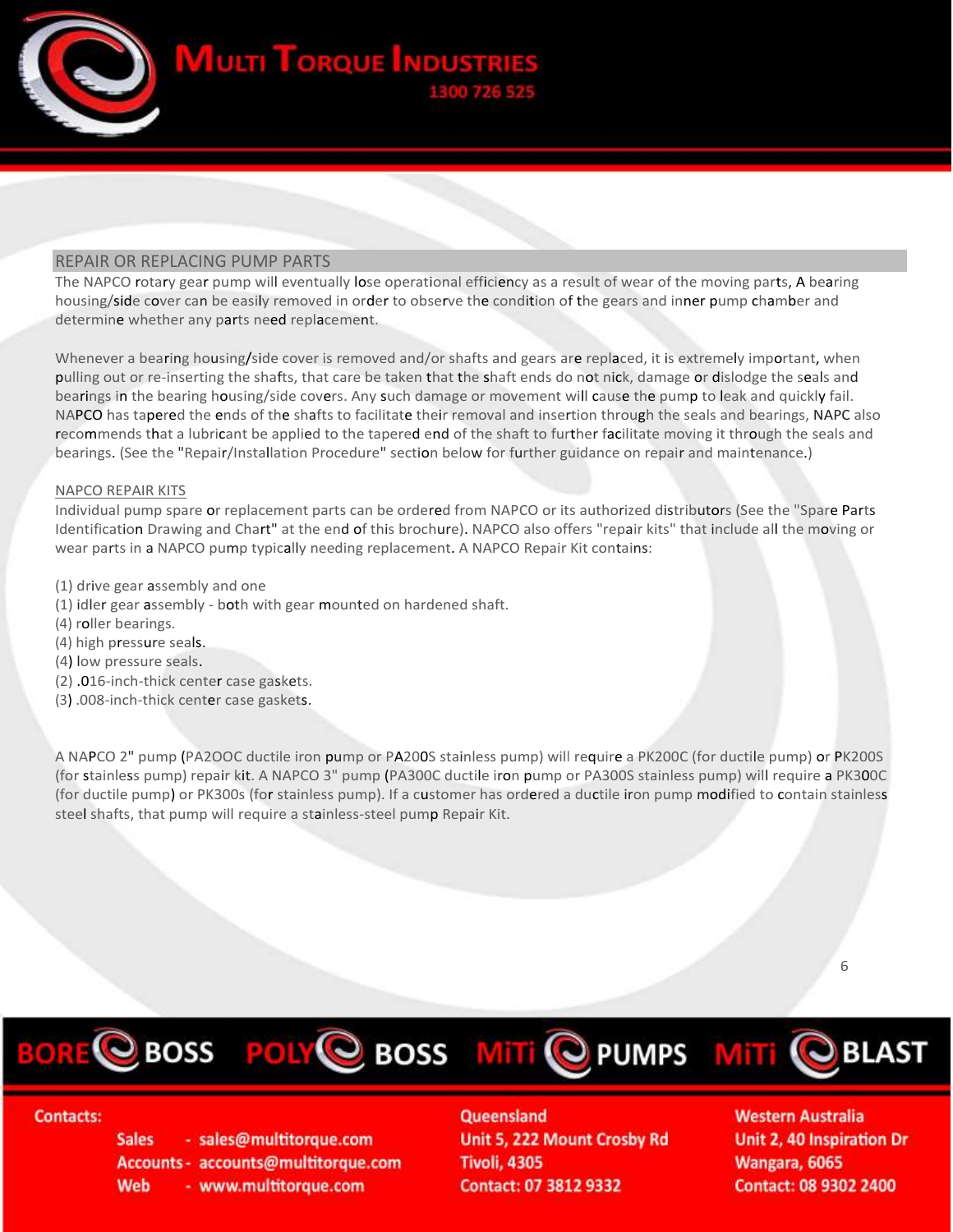

The following diagram illustrates the position of these replacement parts in the NAPCO pump:







# **Contacts:**

**Sales** - sales@multitorque.com Accounts - accounts@multitorque.com **Web** - www.multitorque.com

# Queensland Unit 5, 222 Mount Crosby Rd **Tivoli, 4305**

Contact: 07 3812 9332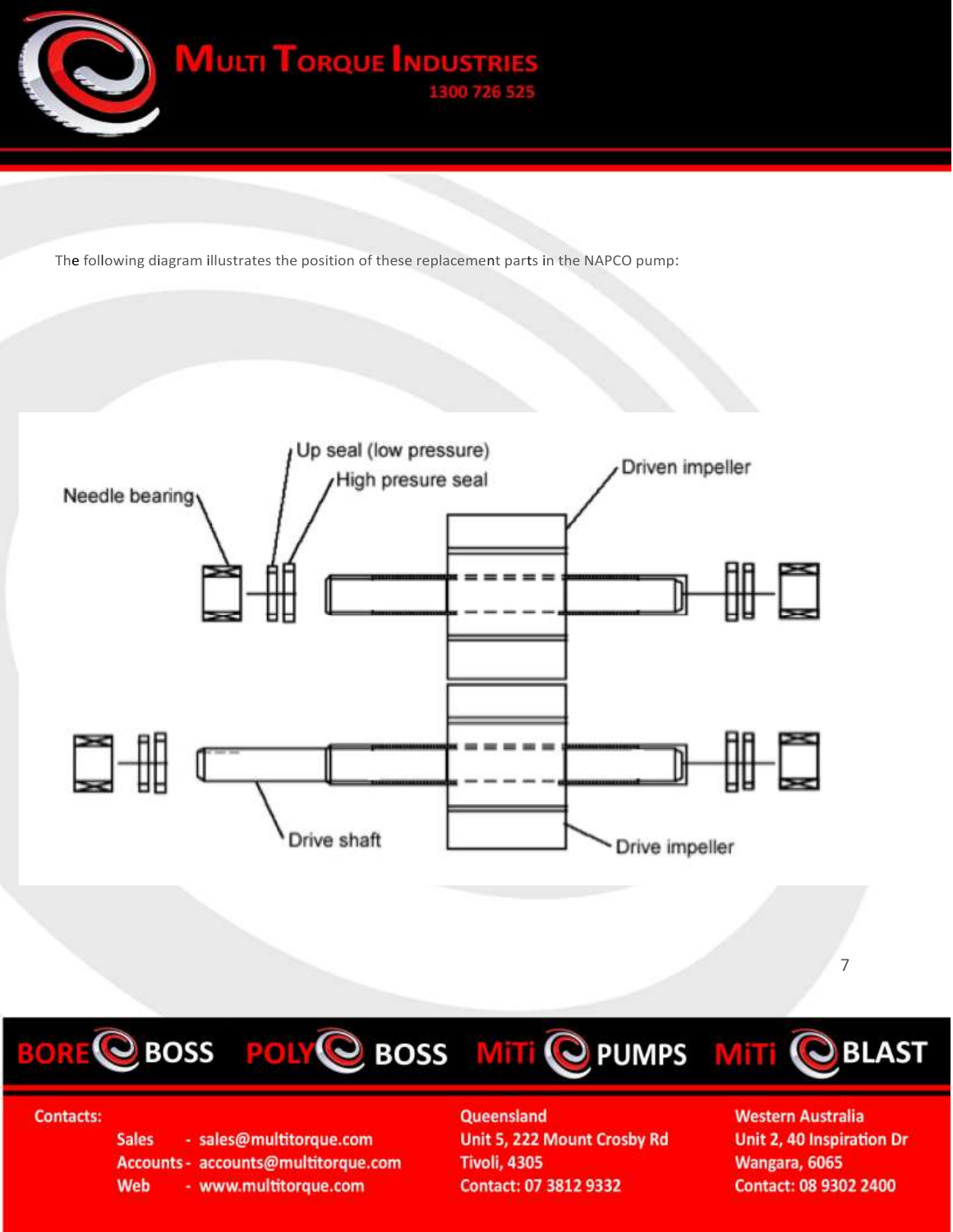

#### REPAIR / INSTALLATION PROCEDURE

- 1. Periodic Inspection of Internal Working Parts Periodically, or upon indication of loss of performance, pump can be easily opened, inspected and cleaned by following steps 2.1 and 2.2 below. Follow the applicable steps under 2. 3 to reassemble pump. Quick internal inspection and pump cleanout
	- Close valves, lock out drive.
	- The non-drive bearing housing/side cover may be removed to remove blockages and/or inspect for damage.
- 2. Inspection and/or repair of pump.
- 2.1 Disassembly:

Remove non drive bearing housing/side cover. Bearing housing/side covers have 2 bolts with washer & O-rings. Note location for reassembly. Caution, do not damage gaskets. Note how many on each side. Remove top idler gear, pull by hand.

Remove drive gear. Take care during shaft removal not to damage seals with sharp keyway. Unbolt and remove drive side bearing housing/side cover. Take care not to damage gaskets. Remove bearing grub screws and bearings.

Remove high and low pressure seals, note orientation for correct reassembly.

2.2 Clean and inspection:

Clean all pump parts of product and old grease.

Inspect all parts, particularly:

Gear rubber for excessive wear or damage.

Bearings, seals, gaskets, grease nipples for rust, wear, damage

### 2.3 Reassembly

- Install 4 bearings: insert from external side of bearing housing/side cover using bearing tool NAPTOOO1. Secure with set screws with Loctite 222 on threads, then back off set screws 1/4 turn.
- Install 4 low pressure seals: grease seal OD and ID and insert from pump side of bearing housing/side cover using tool NAPT0003 till seal seats on lower shoulder. Be sure that open side of seal faces away from tool. Pre stretch seal lD with tool NAPTO005.
- Install 4 high pressure seals: grease seal OD and ID and insert from pump side of bearing housing/side cover using tool NAPT0002 until flush with upper shoulder. Be sure that open side of seal faces tool. Pre stretch seal lD with tool NAPT0005.
- Fit 1 x .016" or 0.4 mm. drive side gasket by adhering to bearing housing/side cover with grease. Note: bearing housing/side covers can be oriented to provide best access to grease nipples with pump in service.
- Fit drive side bearing housing/side cover, align with aligning pins, secure housing cover with 12 bolts tightening evenly to 35 ft/lbs. or 48 Nm. Remember that the two recessed bolts have washers and O-rings.
- Install gear assemblies. Grease both sides of shafts. Take care not to damage seals when inserting shafts through the seals in the bearing housing/side covers --particularly with sharp keyway edges.
- Adhere 2 x .008" (0.2mm.) gaskets to remaining bearing housing/side cover, locating over alignment pin.

8



## **Contacts:**

**Sales** - sales@multitorque.com Accounts - accounts@multitorque.com **Web** - www.multitorque.com

Queensland Unit 5, 222 Mount Crosby Rd **Tivoli, 4305** Contact: 07 3812 9332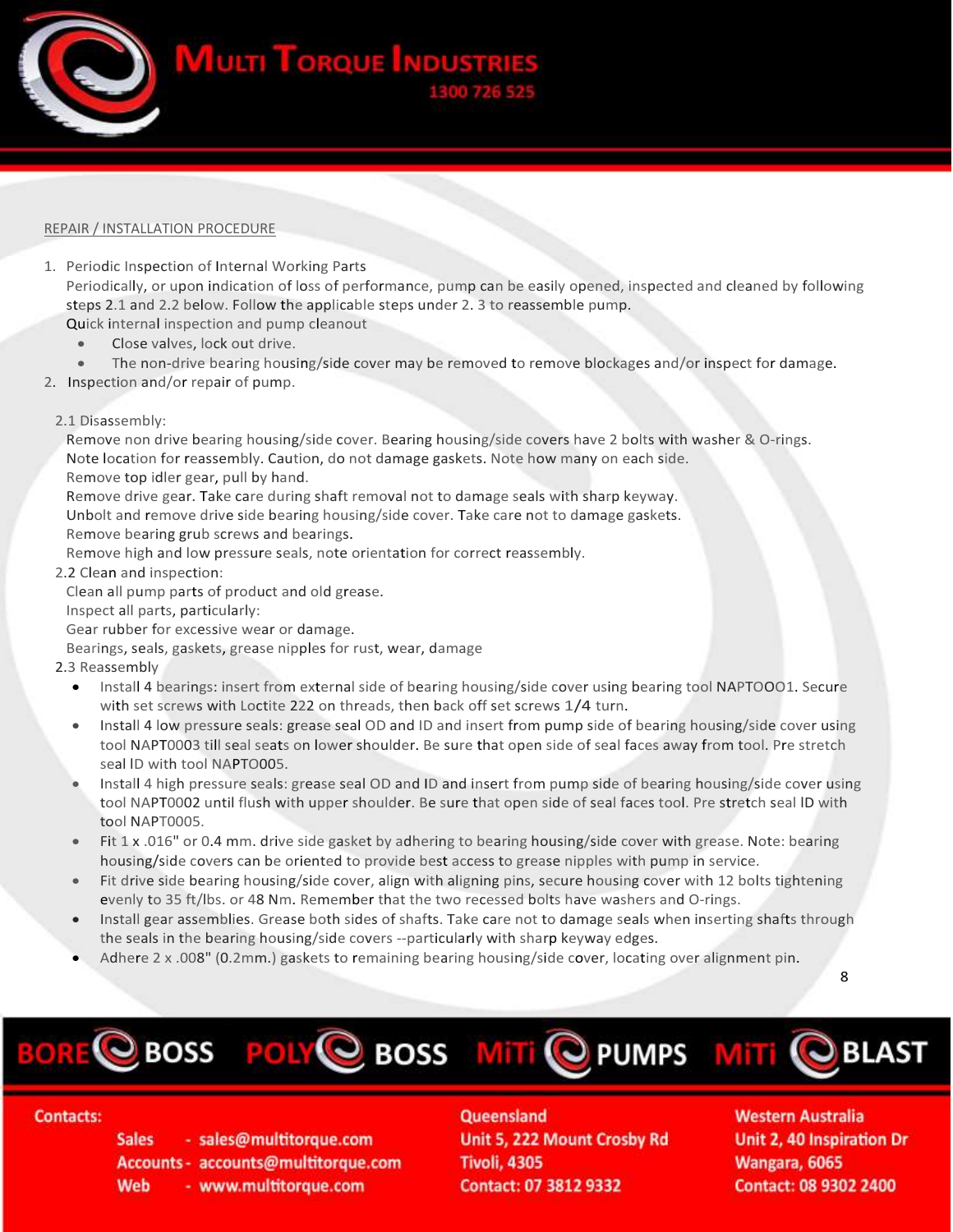

- **MULTI TORQUE INDUST**
- Mount the remaining bearing housing/side cover by sliding cover onto the protruding gear shafts. Take care not to damage seals, particularly with sharp keyway edges.
- Secure bearing housing/side cover to the pump center case with 4 equally spaced bolts, torque to 35 ft/lbs. or 48 Nm. Important: set the gap between gears and pump bearing housing/side covers to .006" to .008" or O.1524mm. to 0.218mm. i.e. a small amount for gear free play. This is achieved by forcing each gear to one side by tapping the gear shaft, set depth gauge to '0' then forcing gear shafts to the other side and note length of travel. Adjust free play by adding or removing gaskets.
- Fit bearing housing/side cover when free play is correct and secure all 12 bolts to 35 *ft/lbs.* or 48 Nm.
- Grease all bearings (one stroke) and seals (7 strokes) with high quality bearing grease. Evidence of grease should be present in the weep hole and around the bearing seal.
- Rotate gears by hand. They should not bind.
- **Important: Ensure any drive coupling has free play to provide gear free play within the pump and the drive does not force the gear to one side**.
- Fit any guards.

2.4 Prime and test pump:

- Run the pump and ensure prime. It may be necessary to use the air bleed valve to achieve initial prime.
- Check for any abnormal noises or sound of gears rubbing or slapping which would indicate the pump having run dry or without product.

## ENGINEERING DATA

#### PERFORMANCE DATA

The following pump data was tested with water (specific gravity 1.0). Consult NAPCO for specific pump size and speed recommendations for your application. Higher viscosity liquid products may require a lower pump RPM to achieve the desired GPM and discharge pressures.

| Pump RPM | <b>Discharge Pressure</b> | Capacity GPM |     | <b>Brake HP</b> |      |
|----------|---------------------------|--------------|-----|-----------------|------|
| All      | All                       | 2"           | 3'' | 2"              | 3''  |
| 190      | 10                        | 69           | 104 | .65             | .98  |
| 190      | 30                        | 65           | 97  | 1.8             | 2.7  |
| 190      | 50                        | 64           | 95  | 3.2             | 4.5  |
| 190      | 70                        | 62           | 93  | 4.0             | 6.2  |
| 190      | 100                       | 60           | 89  | 5.7             | 8.4  |
| 280      | 10                        | 105          | 158 | .99             | 1.5  |
| 280      | 30                        | 98           | 147 | 2.7             | 4.2  |
| 280      | SO                        | 97           | 145 | 4.7             | 6.9  |
| 280      | 70                        | 95           | 142 | 6.3             | 9.4  |
| 280      | 100                       | 93           | 140 | 8.7             | 13.4 |

### PUMP MATERIALS & COMPOSITION

| Material      | Shaft                    | Impeller       | Housing                | Center Case Gasket  | <b>High Pressure Seal</b> | Low Pressure<br>Seal | <b>Bearings</b> |
|---------------|--------------------------|----------------|------------------------|---------------------|---------------------------|----------------------|-----------------|
| Ductile Iron  | Allov Steel              | Nitrile Rubber | Carbon Steel           | Asbestos-free paper | Viton / Teflon            | Viton                | Chrome Needle   |
| 316 Stainless | 440C<br><b>Stainless</b> | Nitrile Rubber | 516 Stainless<br>Steel | Asbestos-free paper | Viton $\int$ Teflon       | Viton                | Chrome Needle   |

9



## **Contacts:**

**Sales** - sales@multitorque.com Accounts - accounts@multitorque.com **Web** - www.multitorque.com

Queensland Unit 5, 222 Mount Crosby Rd **Tivoli, 4305** Contact: 07 3812 9332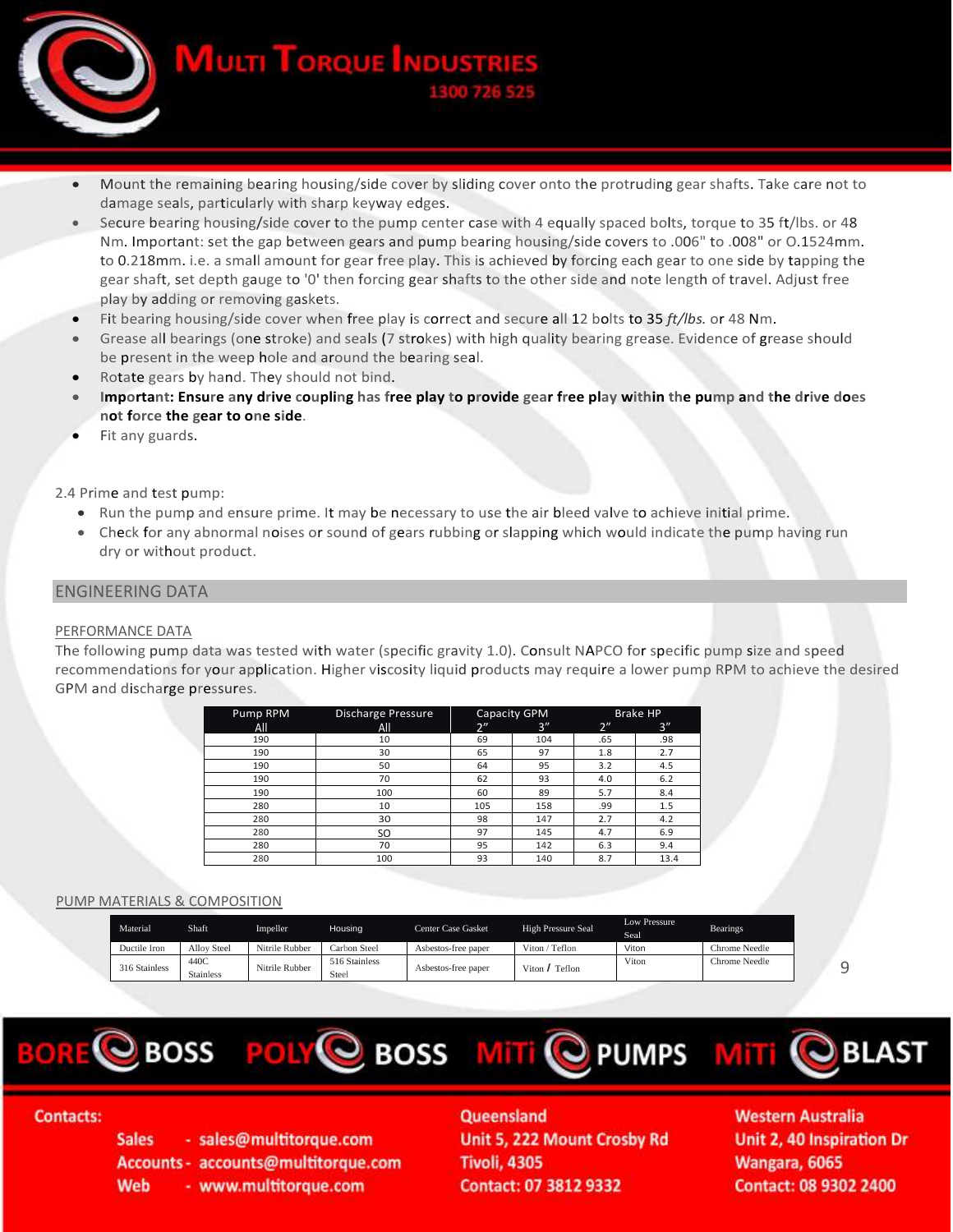**MULTI TORQUE INDUSTR** 

| DIMENSIONAL DATA |  |
|------------------|--|
|                  |  |

|  |  |  |  | A B C D E F G H I J K L                                          |  |  |
|--|--|--|--|------------------------------------------------------------------|--|--|
|  |  |  |  | 2" 4.25 6.25 8.38 12.75 6.63 -- 4.50 2.0 4.0 12.0 1.125 4.50     |  |  |
|  |  |  |  | 3" 4.37 6.25 8.38 12.75 6.63 3.63 4.50 1.187 6.0 14.0 1.125 4.50 |  |  |





The 3" model has four mounting<br>holes indicated by measurement "F"



10

BORE CBOSS POLY CBOSS MITI C PUMPS MITI CBLAST





## **Contacts:**

**Sales** - sales@multitorque.com Accounts - accounts@multitorque.com **Web** - www.multitorque.com

Queensland

Unit 5, 222 Mount Crosby Rd **Tivoli, 4305** Contact: 07 3812 9332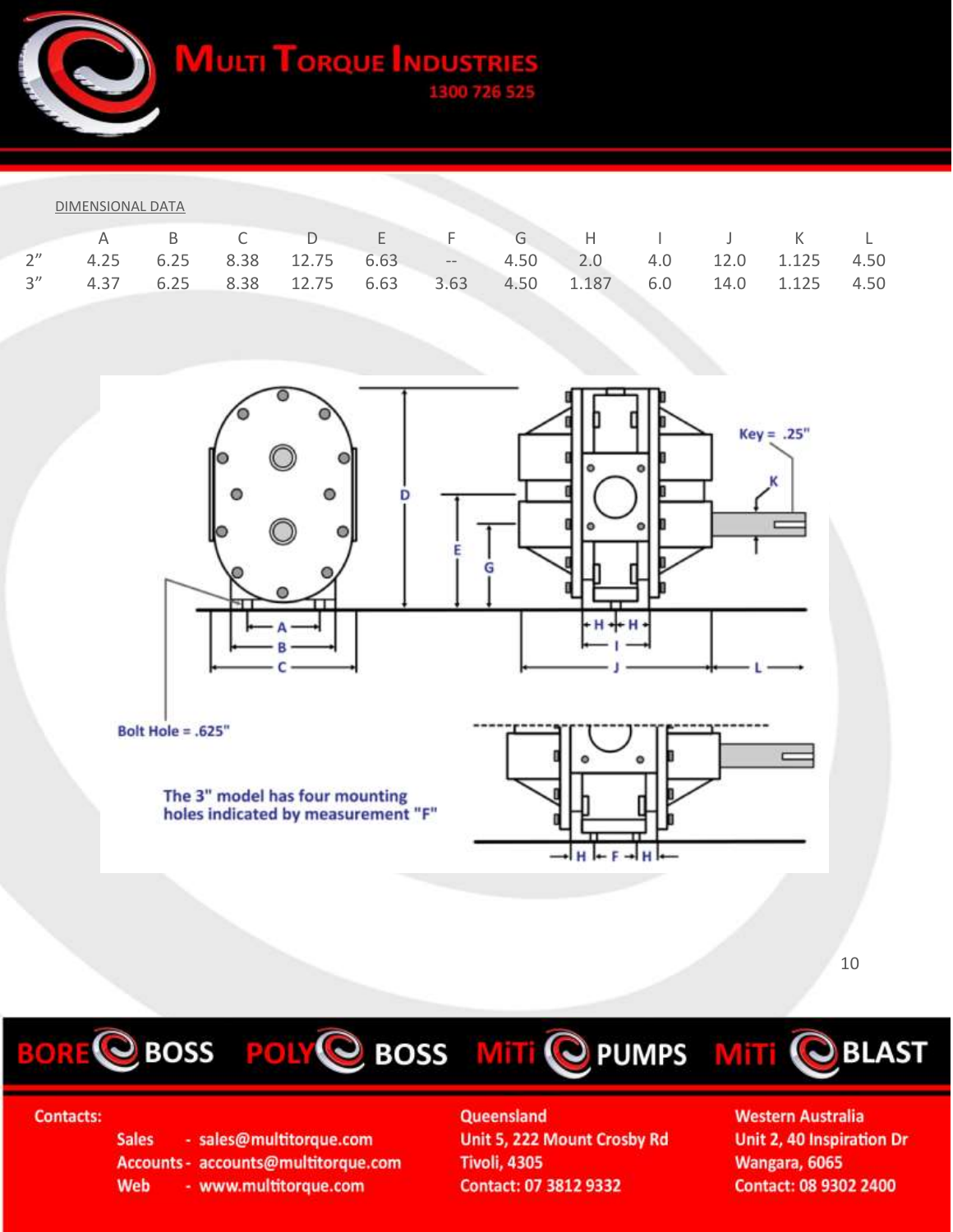

#### NAPCO PUMP PARTS IDENTIFICATION CHART

In addition to the NAPCO Spare Part Repair Kits and Gear Assemblies discussed above, a customer may also order specific spare parts from NAPCO. Please consult the blow-out diagram below to identify the specific part needed, including name and identification number. Many parts are available in ductile iron or stainless-steel material. Ductile iron parts have a *"C"* letter in their part number. stainless steel parts have an *"s"* letter in their part number.

| <b>Description</b>    | <b>Part Number</b>             | <b>Reference</b> | Number per pump |
|-----------------------|--------------------------------|------------------|-----------------|
| 3" Pump.              | <b>PA300C or S</b>             |                  |                 |
| 3" Service Kit        | PK300Cor S                     |                  |                 |
| <b>Idler Shaft</b>    | PM304CorS                      | $\overline{4}$   | 1               |
| <b>Drive Shaft</b>    | PM303CorS                      | 3                | 1               |
| Pump Housing 3"       | <b>PM0301C or S</b>            | 1                | 1               |
| Driver Gear 3"        | <b>PM306N</b>                  | 9                | 1               |
| Idler Gear 3"         | <b>PM306N</b>                  | 9                | 1               |
| Port Bolt             | 5/8-11 x 1.5" hex bolt C or S  | 16               | $\overline{4}$  |
| Port Gasket           | PB316                          | 14               | $\overline{2}$  |
| $2^u$ Pump            | PA20OCorS                      |                  |                 |
| 2" Service Kit #      | PK200C or S                    |                  |                 |
| <b>Idler Shaft</b>    | PM204CorS                      | 4                | 1               |
| Drive Shaft           | PM203CorS                      | 3                | 1               |
| Pump Housing 2"       | <b>PM0201C or S</b>            | 1                |                 |
| Driver Gear 2"        | <b>PM206N</b>                  | 9                | 1               |
| Idle Gear 2"          | <b>PM206N</b>                  | 9                | 1               |
| Port Bolt             | 3/8-16 x 1.25" hex bolt C or S | 16               | $\overline{4}$  |
| Port Gasket           | PB216                          | 14               | $\overline{2}$  |
| <b>Common Parts</b>   |                                |                  |                 |
| Bearing Housing! Side | PM002CorS                      | $\overline{c}$   | $\overline{2}$  |
| <b>Set Screw</b>      | NAP- $1/4$ -2.8 x .5snss       | 5                | $\overline{2}$  |
| Gasket .016"          | PM007G02                       | $\overline{7}$   | $\overline{4}$  |
| Gasket .008"          | PM007GOI                       | $\overline{7}$   | $\overline{3}$  |
| Roller Bearing        | PM038                          | 8                | 4               |
| Seal Low Pressure     | <b>PM037</b>                   | 10               | $\overline{4}$  |
| Seal High Pressure    | PM036                          | 11               | $\overline{4}$  |
| Side Cover Bolt       | 3/8-16 x 1.25" hex bolt C or S | 17               | 24              |
| Grease Nipple ss      | H1610S                         | 18               | 8               |
| Aligning Pin          | <b>PB42</b>                    | 19               | $\overline{2}$  |
| $O$ -ring             | <b>PB43</b>                    | 25               | 4               |
| <b>Backing Washer</b> | PM226                          | 27               | 4               |

11







## **Contacts:**

**Sales** - sales@multitorque.com Accounts - accounts@multitorque.com **Web** - www.multitorque.com

# Queensland

Unit 5, 222 Mount Crosby Rd **Tivoli, 4305** Contact: 07 3812 9332